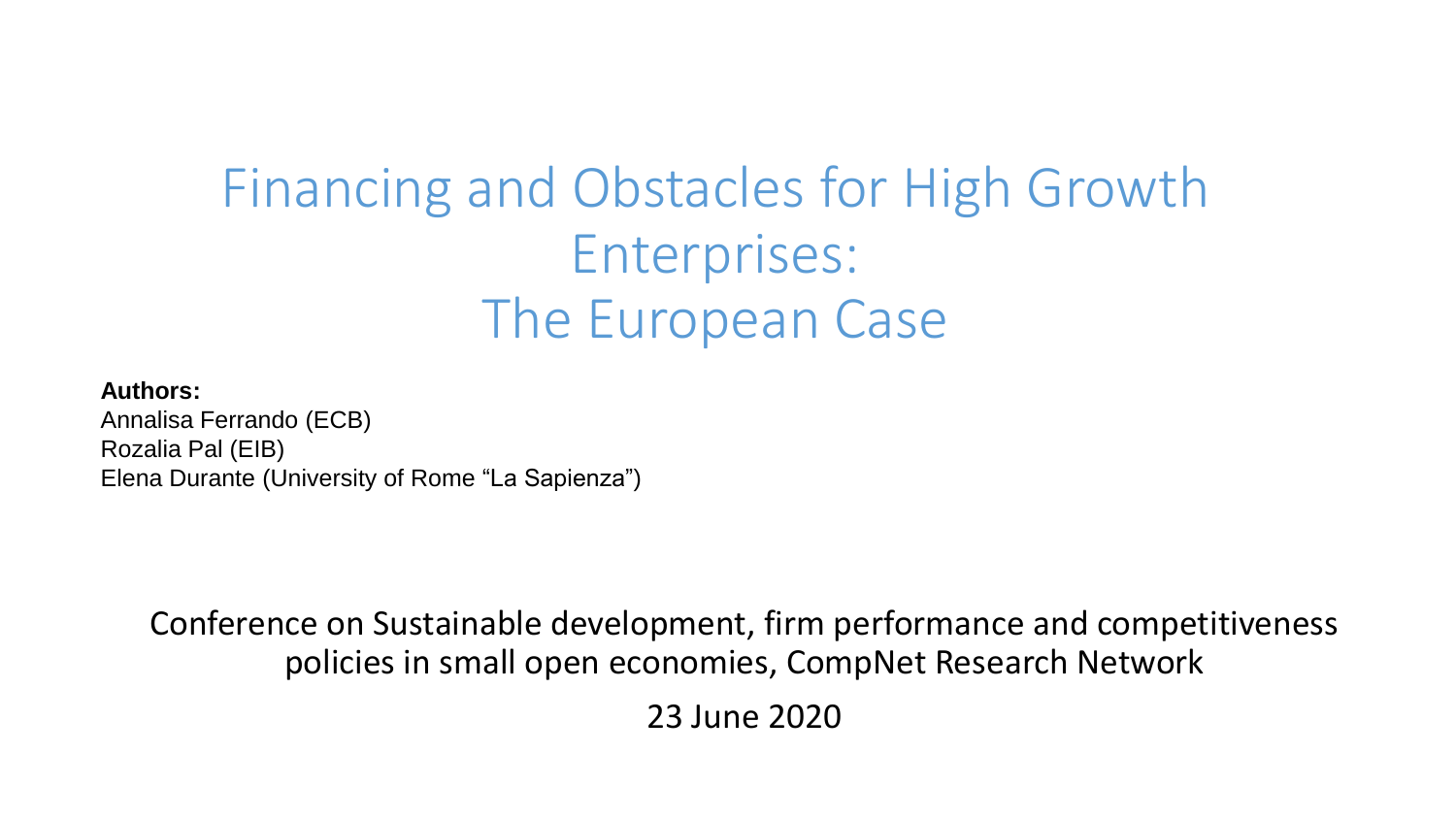## Outline of the presentation

- Motivation and definitions:
	- ➢ High Growth Enterprises
	- ➢ Financing Constraints and type of financing
	- ➢ Potential HGEs
- Main analysis and research questions:
	- ➢ Do the HGEs face more financing constraints?
	- ➢ What type of external financing is preferred by HGEs?
	- ➢ What hinders firms to become a HGEs and what are the main investment barriers of HGEs?
- Conclusion and policy implications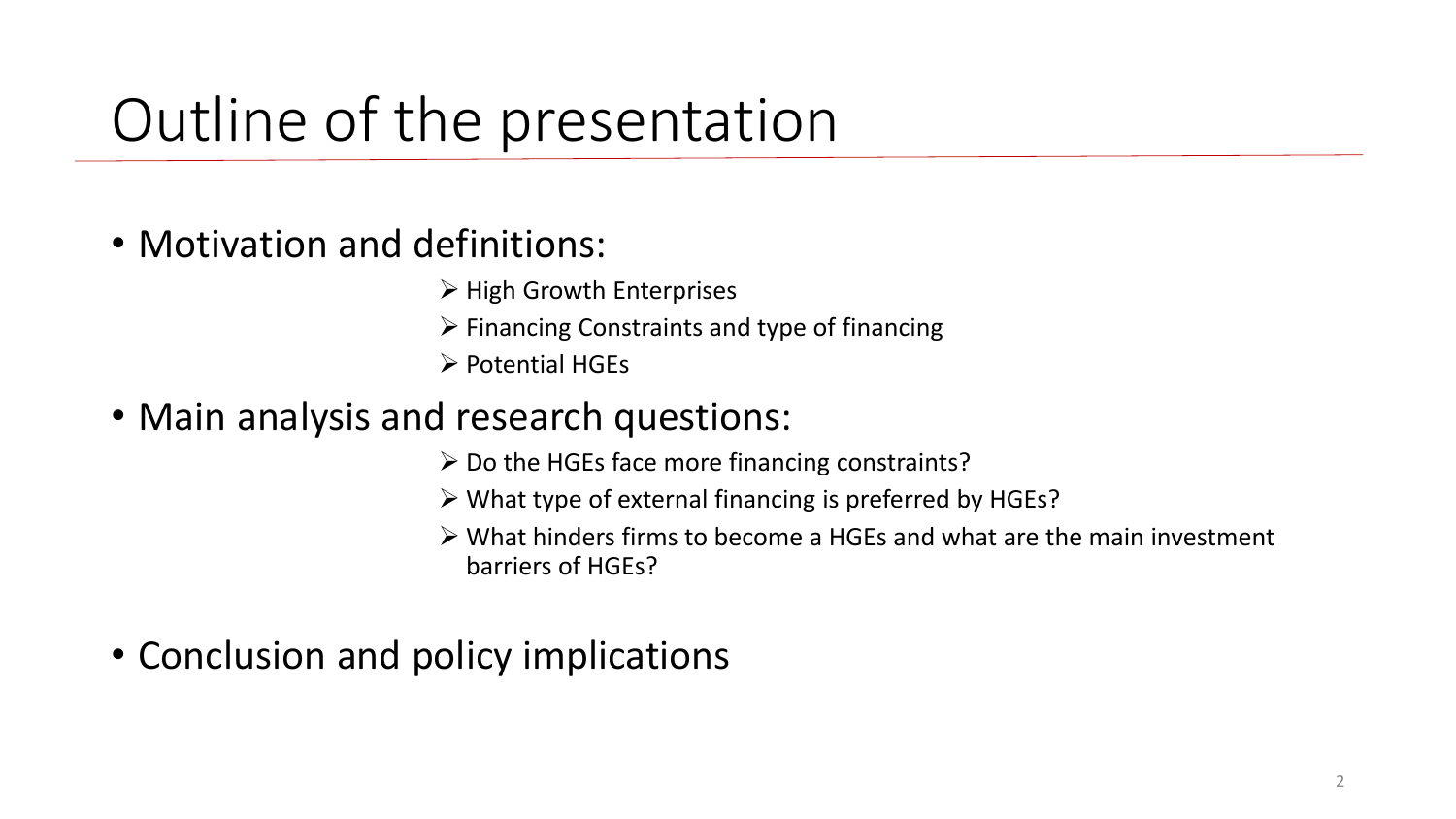### **Three alternative growth phases:**

• *High growth enterprises (HGEs)*: 8%

 $\checkmark$  annual growth of turnover >10% over a min. of 3 consecutive year;

 $\checkmark$  AND 10 employees at the beginning of the growth period;

• *Stable enterprises*: 71%

 $\checkmark$  annual turnover growth for three or more consecutive years  $\leq$ 10%

 $\checkmark$  OR increases in turnover >10% for a period of less than three consecutive years (possible declines but for less than 2 consecutive years;

• *Declining enterprises*: 21%

 $\checkmark$  decline in turnover for at least 3 consecutive years.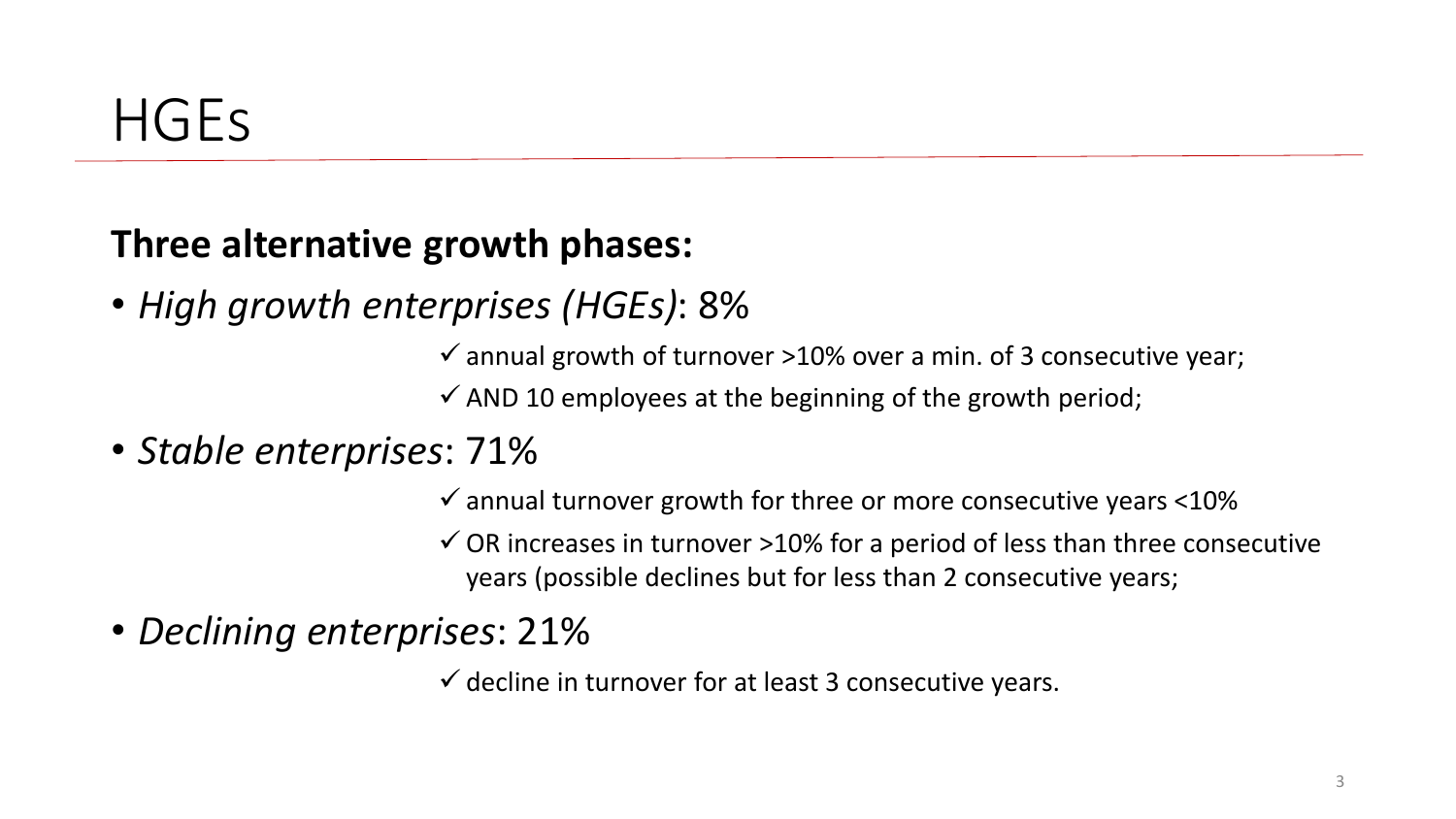### **HGES**



### **Contribution to job creation Contribution to turnover growth**



### Turnover growth, EUR bn

### Source: BvD ORBIS and authors calculation.

Note: Total job creation varies annually between +4% (2007 and 2008) and -3% (2009) of the total number of 1.6 million jobs of all firms in the sample.

### Source: BvD ORBIS and authors calculation.

Note: Turnover value expressed in constant prices (2010=100). Turnover growth varies annually from +8% (in 2006) to -11% (in 2009) from the average of EUR 413 bn annual turnover of all firms in the sample.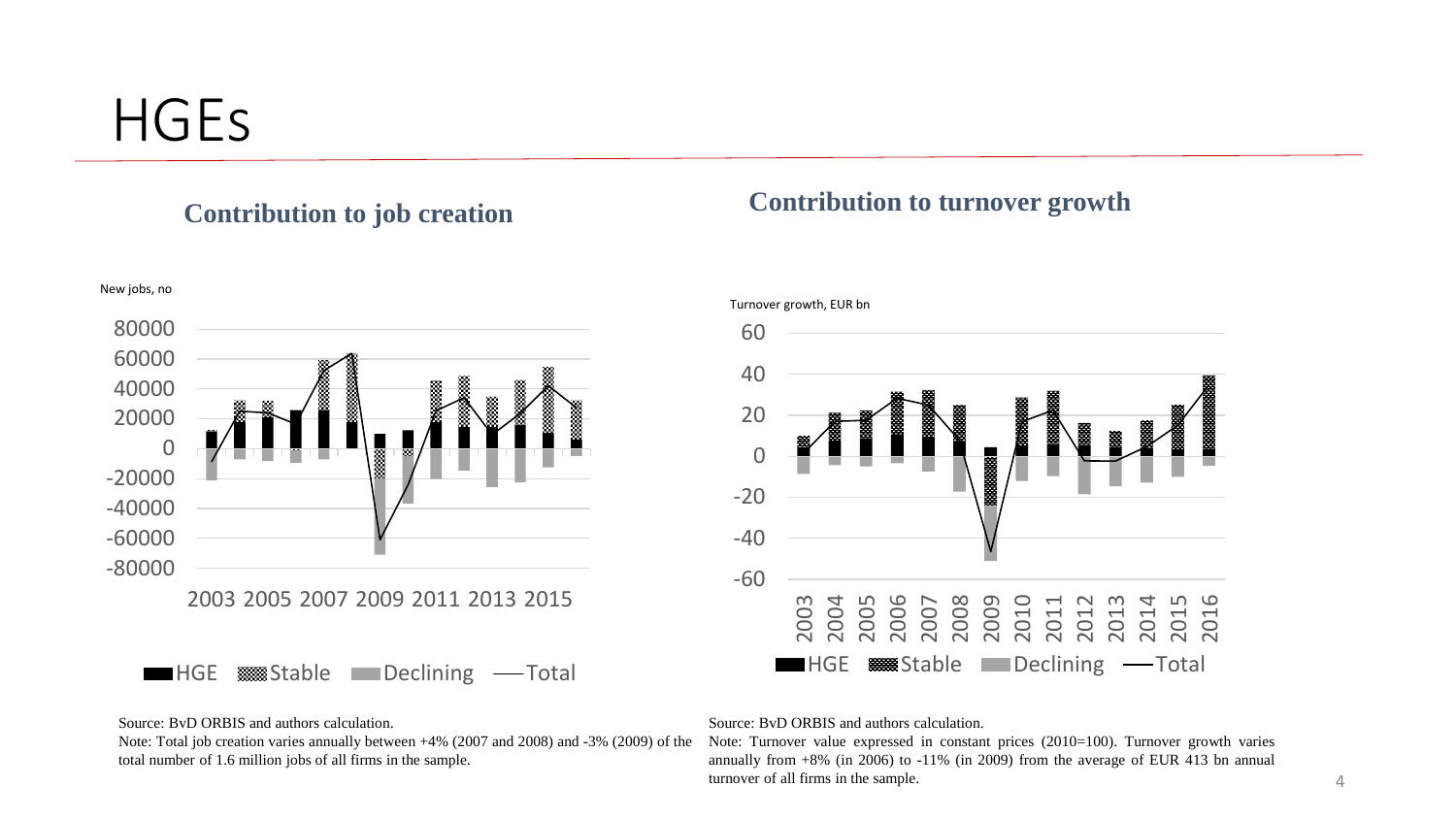### Financing constraints

**Financially constrained firms (2015-2016) :**

- $\checkmark$  Firms that are dissatisfied with the amount of finance obtained (received less)
- $\checkmark$  OR they sought external finance but did not receive it (rejected)
- $\checkmark$  OR they did not seek external finance because they thought borrowing costs would be too high (too expensive)
- $\checkmark$  OR they thought they would be turned down (discouraged).

**Estimated probability of being financially constrained (2003-2016):** 

Fin. Constr. =  $\hat{\alpha} + \beta_1 * \text{Fin}$ . Lev.  $+\beta_2 * \text{Cash} + \beta_3 * \text{Cash Flow} + \beta_4 * \text{Size Asset} + \beta_5 (\text{Section}) +$  $\beta_6$ (Country) +  $\varepsilon$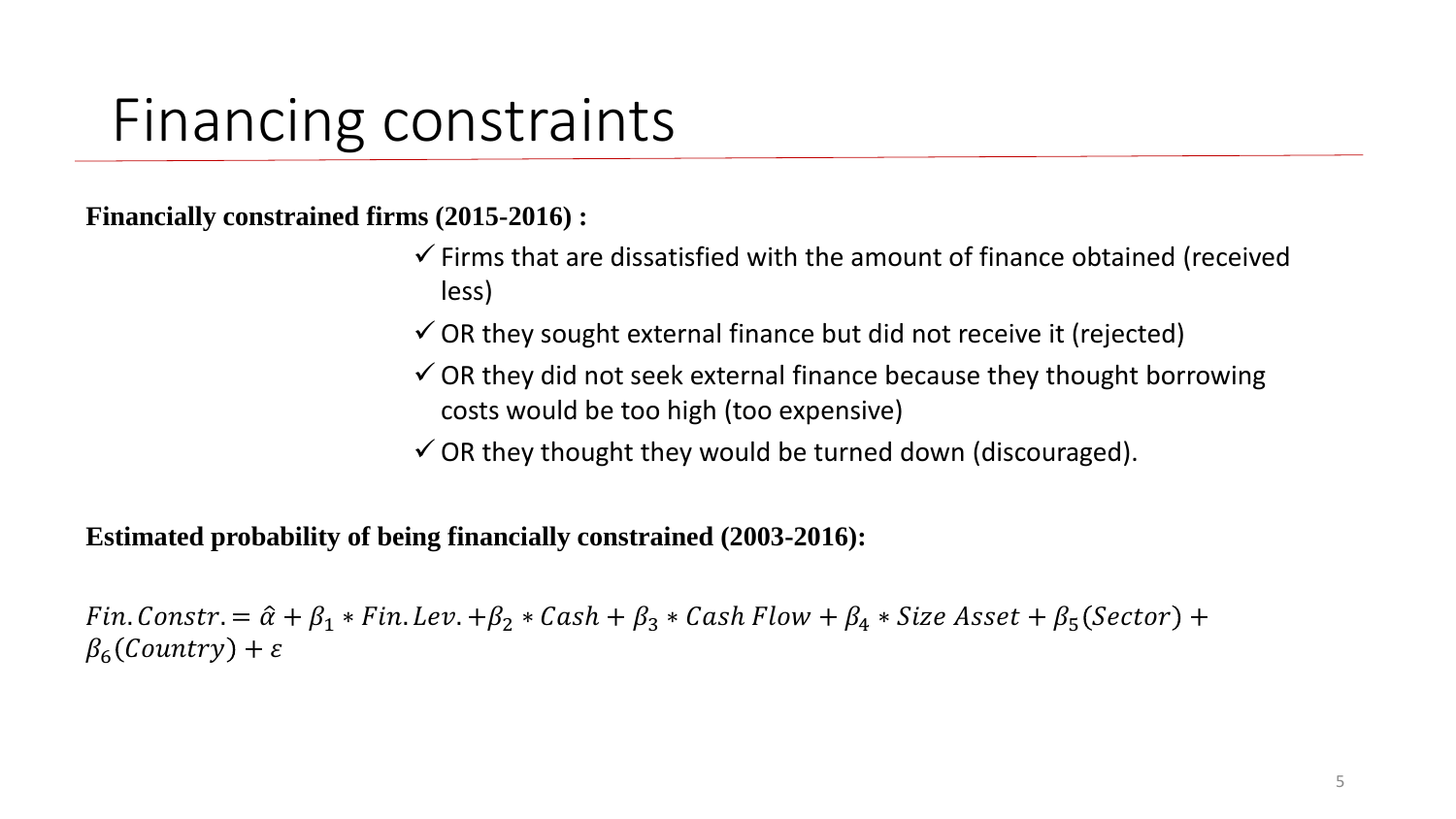### Financing constraints

**Dynamics over time of the estimated financing constraints index**



Source: authors' calculation. EIB calculations based on EIBIS and Bureau Van Dijk's Orbis database (2003-2016). Total sample: 169,938 Note: Pseudo  $R2 = 0.0458$ .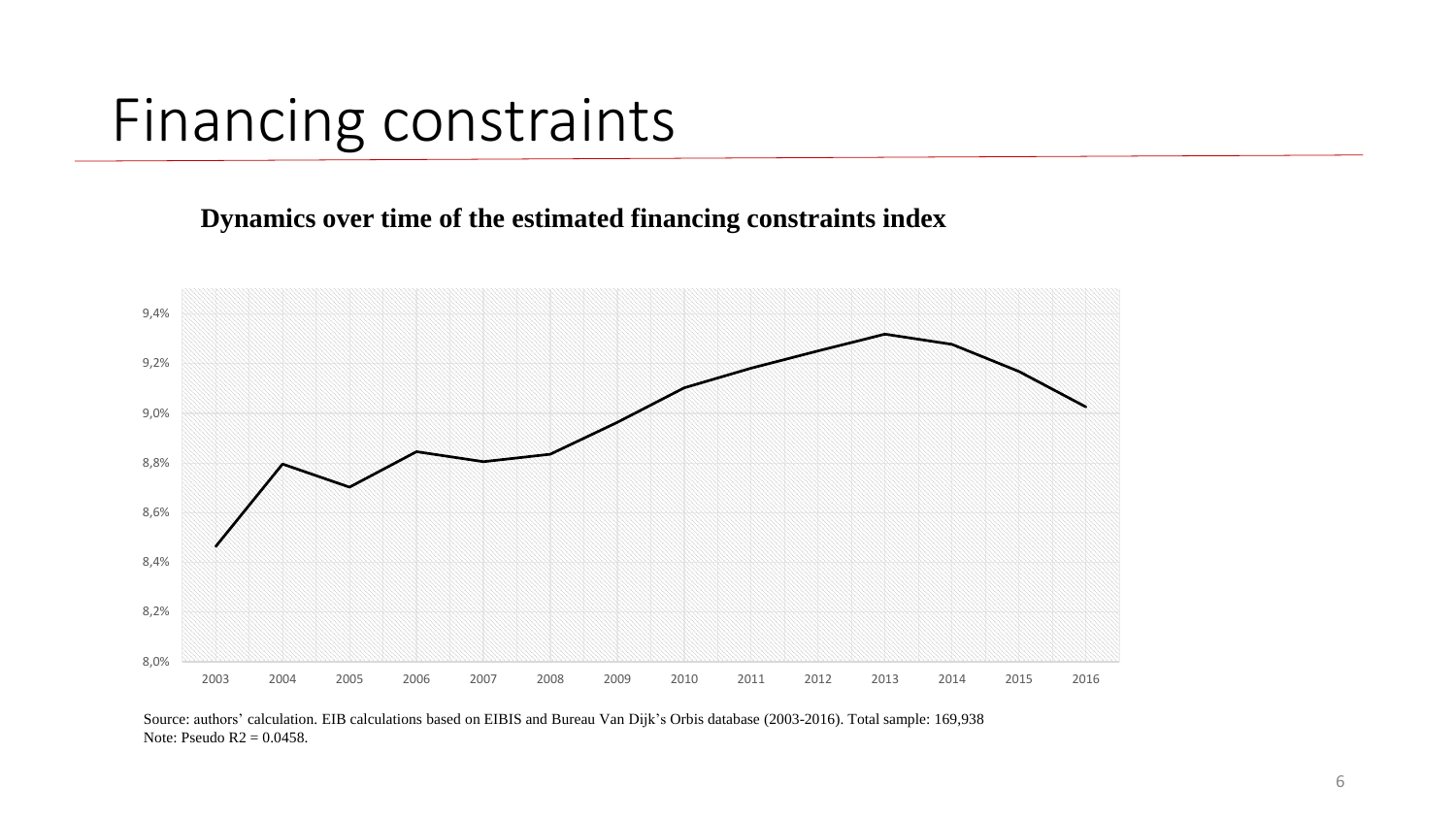## Potential HGEs

**Table 3: Propensity score equation: Probit model of HGEs relying on firm characteristics**

|                                                                                        | (1)         |
|----------------------------------------------------------------------------------------|-------------|
| <b>VARIABLES</b>                                                                       | <b>HGEs</b> |
|                                                                                        |             |
| Profitability                                                                          | $0.275***$  |
|                                                                                        | (0.014)     |
| Productivity                                                                           | $0.061***$  |
|                                                                                        | (0.014)     |
| medium                                                                                 | $0.516***$  |
|                                                                                        | (0.018)     |
| small                                                                                  | $0.635***$  |
|                                                                                        | (0.018)     |
| High-tech service                                                                      | $0.278***$  |
|                                                                                        | (0.039)     |
| Constant                                                                               | $-1.977***$ |
|                                                                                        | (0.017)     |
| Observations                                                                           | 74,347      |
|                                                                                        |             |
| Pseudo R <sub>2</sub>                                                                  | 0.0475      |
| Dobust standard errors in perentheses $***$ p $(0.01 \times R) \times (0.05 \times R)$ |             |

**Potential HGEs:** firms similar to HGEs in terms of the chosen firm characteristics but they do not achieve high growth  $(15%)$ 

**Treatment group:** the one of actual HGEs Control group: potential HGEs

**Stratification matching used to separate potential from non-potential HGEs**; first nine bands of probability is selected:  $40<sup>th</sup>$  percentile of the treated sample.

Robust standard errors in parentheses. \*\*\*  $p\text{\textless}0.01$ , \*\*  $p\text{\textless}0.05$ , \*  $p\text{\textless}0.1$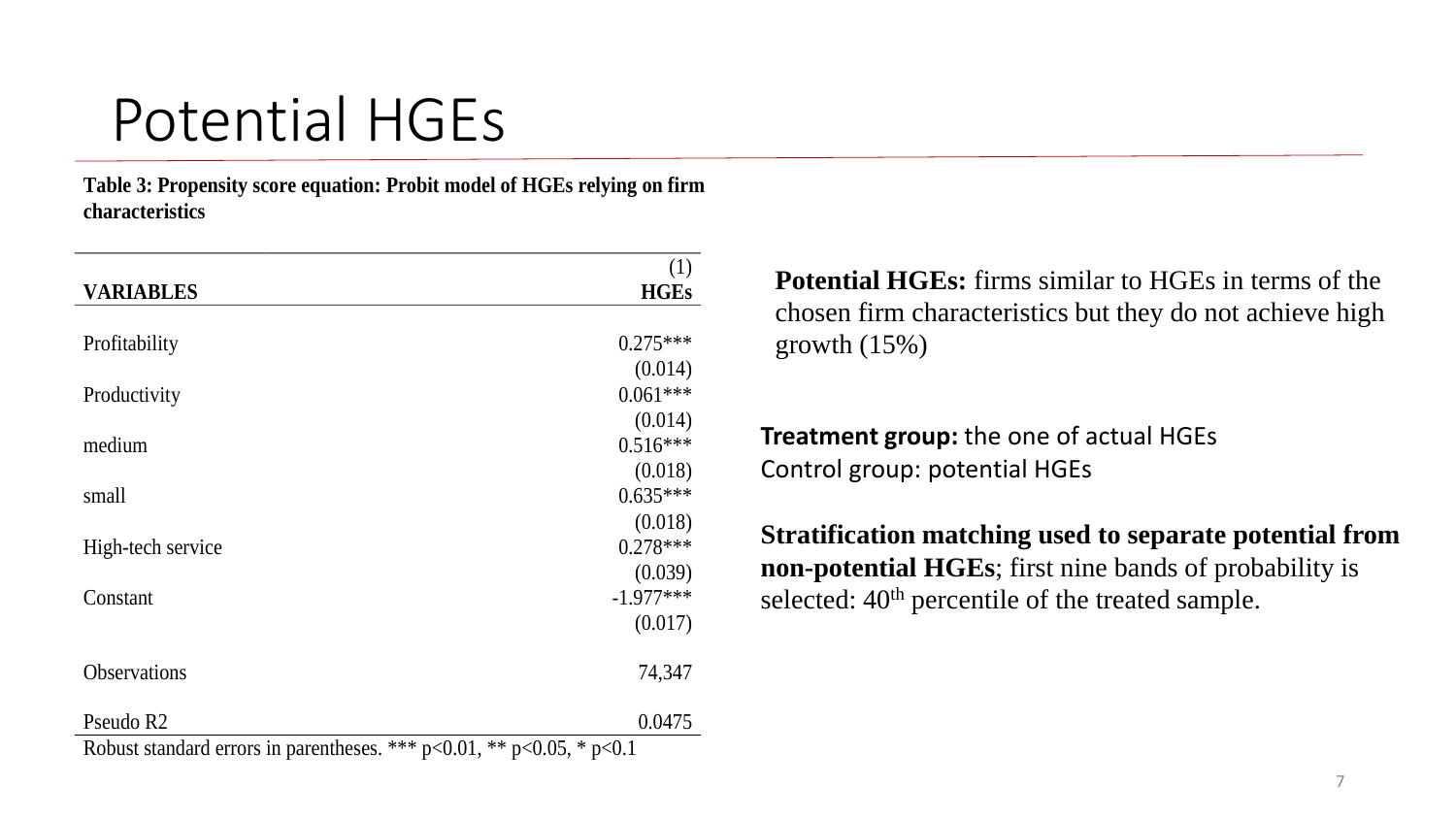## Do the HGEs face more financing constraints?

 $y^*$  $\epsilon_{it} = \alpha + \beta_0 \text{FC}_{i,t-1} + \beta_1 \text{Crisis} * \text{FC}_{i,t-1} + \gamma \text{ControlVariables}_{i,t-1} + \varepsilon_{it}$ 

|                                                | (1)           | (2)           | (3)              |  |
|------------------------------------------------|---------------|---------------|------------------|--|
| <b>VARIABLES</b>                               | <b>HGEs</b>   | <b>Stable</b> | <b>Declining</b> |  |
| FC                                             | $0.58***$     | $0.14**$      | $-0.89***$       |  |
|                                                | (0.03)        | (0.07)        | (0.06)           |  |
| FC X Crisis Dummy $(09-10)$                    | $-0.21***$    | $-0.47***$    | $0.64***$        |  |
|                                                | (0.02)        | (0.04)        | (0.03)           |  |
| <b>Observations</b>                            | 100,352       | 100,352       | 100,352          |  |
| Pseudo R2                                      | 0.0476        | 0.0096        | 0.0117           |  |
| Standard errors in parentheses. *** $p<0.01$ . | ** $p<0.05$ . | * $p<0.10$ .  |                  |  |

**Table 1: Probit model on financing constraints of HGEs, Stable and Declining enterprises. Marginal Effects at mean**

 $\text{ETOIS III}$  parentheses.  $\cdots$  p $\ltimes$ 0.01,  $\cdots$  p $\ltimes$ 0.05,  $\cdots$  p As control variables we use the size, country and sector fixed effects.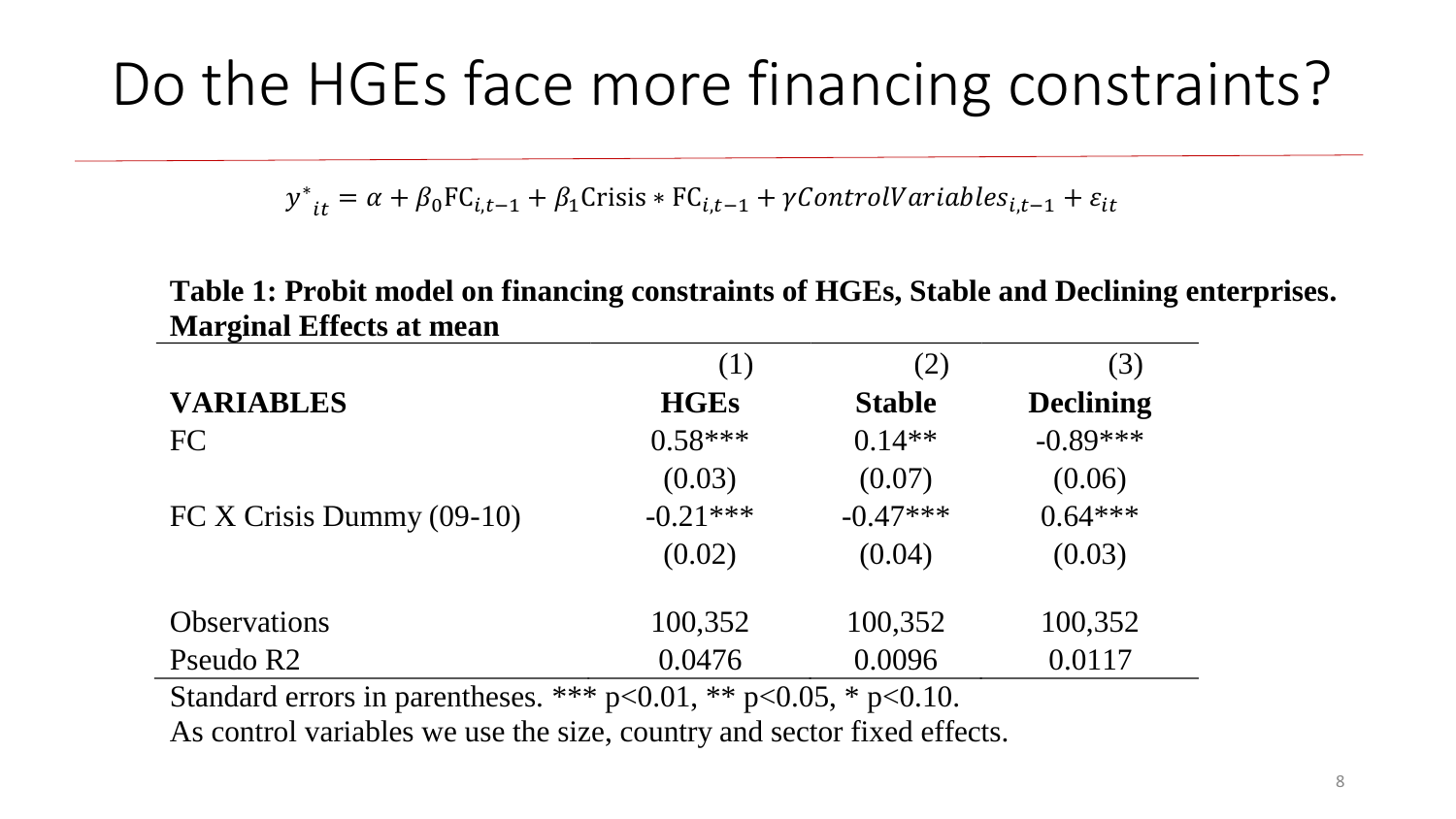### What types of external financing are preferred by HGEs?

|                                                        | (1)         | (2)           | (3)              |
|--------------------------------------------------------|-------------|---------------|------------------|
| <b>VARIABLES</b>                                       | <b>HGEs</b> | <b>Stable</b> | <b>Declining</b> |
| <b>Bank loans</b>                                      | $0.07*$     | 0.11          | $-0.11**$        |
|                                                        | (0.04)      | (0.07)        | (0.05)           |
| Other terms of bank finance (overdrafts, credit lines) | 0.06        | $0.16**$      | $-0.13***$       |
|                                                        | (0.04)      | (0.07)        | (0.05)           |
| Newly issued bonds                                     | 0.05        | $0.26**$      | $-0.14*$         |
|                                                        | (0.06)      | (0.12)        | (0.08)           |
| Newly issued equity                                    | $0.12**$    | 0.11          | $-0.13$          |
|                                                        | (0.05)      | (0.12)        | (0.08)           |
| Leasing                                                | $0.08*$     | $0.13*$       | $-0.11**$        |
|                                                        | (0.04)      | (0.07)        | (0.05)           |
| Factoring                                              | $0.08*$     | 0.009         | $-0.08$          |
|                                                        | (0.04)      | (0.08)        | (0.06)           |
| Loans from family/friends/business partner             | $0.08*$     | 0.11          | $-0.12**$        |
|                                                        | (0.04)      | (0.08)        | (0.06)           |
| Grants                                                 | 0.06        | $0.15**$      | $-0.10**$        |
|                                                        | (0.04)      | (0.07)        | (0.05)           |
| Observations                                           | 5,948       | 6,439         | 6,383            |
| Pseudo R2                                              | 0.0397      | 0.0284        | 0.0375           |

**Table 2: Probit model on alternative financing sources for HGEs, Stable and Declining enterprises, marginal effects at means.** 

Standard errors in parentheses. \*\*\*  $p<0.01$ , \*\*  $p<0.05$ , \*  $p<0.10$ . As control variables we use the size, country and sector fixed effects.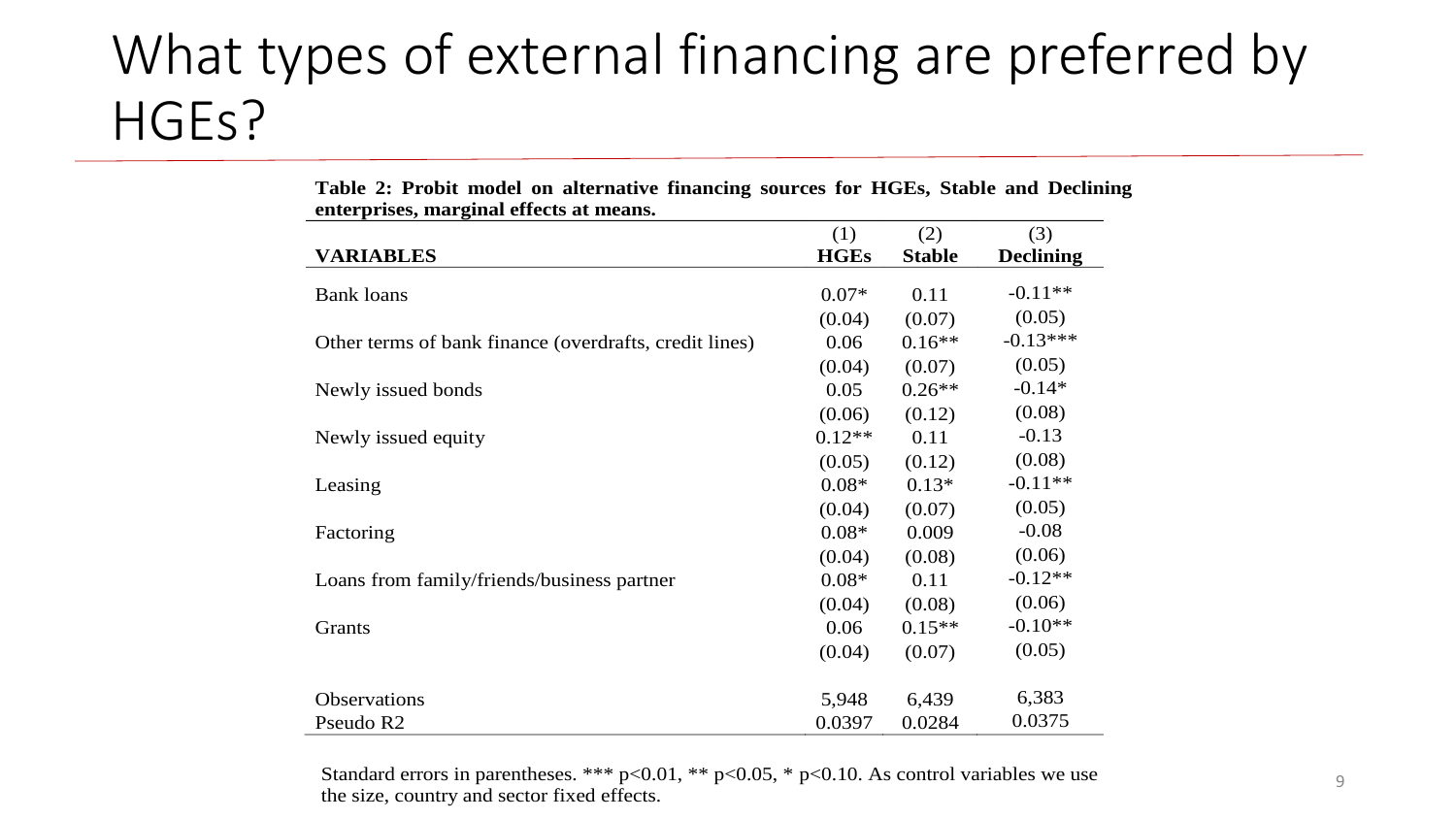### What blocks firms to become a HGEs and what are the main investment barriers of HGEs?

| Table 6: Probit model: Obstacles for investments, marginal effects at means |                        |                       |                       |  |  |  |
|-----------------------------------------------------------------------------|------------------------|-----------------------|-----------------------|--|--|--|
|                                                                             | (1)                    | (2)                   | (3)                   |  |  |  |
|                                                                             |                        | <b>Potential HGEs</b> |                       |  |  |  |
|                                                                             | <b>HGEs versus all</b> | versus all other      | <b>Potential HGEs</b> |  |  |  |
| <b>VARIABLES</b>                                                            | other firms            | firms                 | <b>Versus HGEs</b>    |  |  |  |
|                                                                             |                        |                       |                       |  |  |  |
| Demand for products or services                                             | $-0.006**$             | $-0.001$              | 0.028                 |  |  |  |
|                                                                             | (0.003)                | (0.004)               | (0.021)               |  |  |  |
| Availability of staff with the right                                        |                        |                       |                       |  |  |  |
| skills                                                                      | $0.008***$             | $-0.001$              | $-0.036$              |  |  |  |
|                                                                             | (0.003)                | (0.004)               | (0.023)               |  |  |  |
| Energy cost                                                                 | $-0.002$               | $-0.003$              | 0.006                 |  |  |  |
|                                                                             | (0.003)                | (0.004)               | (0.021)               |  |  |  |
| Access to digital infrastructure                                            | $-0.001$               | 0.0040                | 0.008                 |  |  |  |
|                                                                             | (0.003)                | (0.004)               | (0.022)               |  |  |  |
| Labour market regulation                                                    | 0.001                  | $-0.008**$            | $-0.022$              |  |  |  |
|                                                                             | (0.003)                | (0.004)               | (0.022)               |  |  |  |
| Business regulations (e.g.                                                  |                        |                       |                       |  |  |  |
| licences, permits, bankruptcy) and                                          |                        |                       |                       |  |  |  |
| taxation                                                                    | $0.007**$              | $-0.001$              | $-0.051**$            |  |  |  |
|                                                                             | (0.003)                | (0.004)               | (0.022)               |  |  |  |
| Availability of adequate transport                                          |                        |                       |                       |  |  |  |
| infrastructure                                                              | $0.005*$               | $-0.003$              | $-0.038*$             |  |  |  |
|                                                                             | (0.003)                | (0.004)               | (0.021)               |  |  |  |
| Availability of finance                                                     | 0.002                  | $-0.005$              | $-0.007$              |  |  |  |
|                                                                             | (0.003)                | (0.004)               | (0.021)               |  |  |  |
| Uncertainty about the future                                                | $-0.011***$            | $0.009**$             | $0.093***$            |  |  |  |
|                                                                             | (0.003)                | (0.004)               | (0.024)               |  |  |  |
|                                                                             |                        |                       |                       |  |  |  |
| Observations                                                                | 16,848                 | 16,848                | 2,622                 |  |  |  |
| Pseudo R2                                                                   | 0.0647                 | 0.1986                | 0.1733                |  |  |  |

Standard errors in parentheses.

\*\*\* p<0.01, \*\* p<0.05, \* p<0.1

As control variables we use the size, country and sector fixed effects.